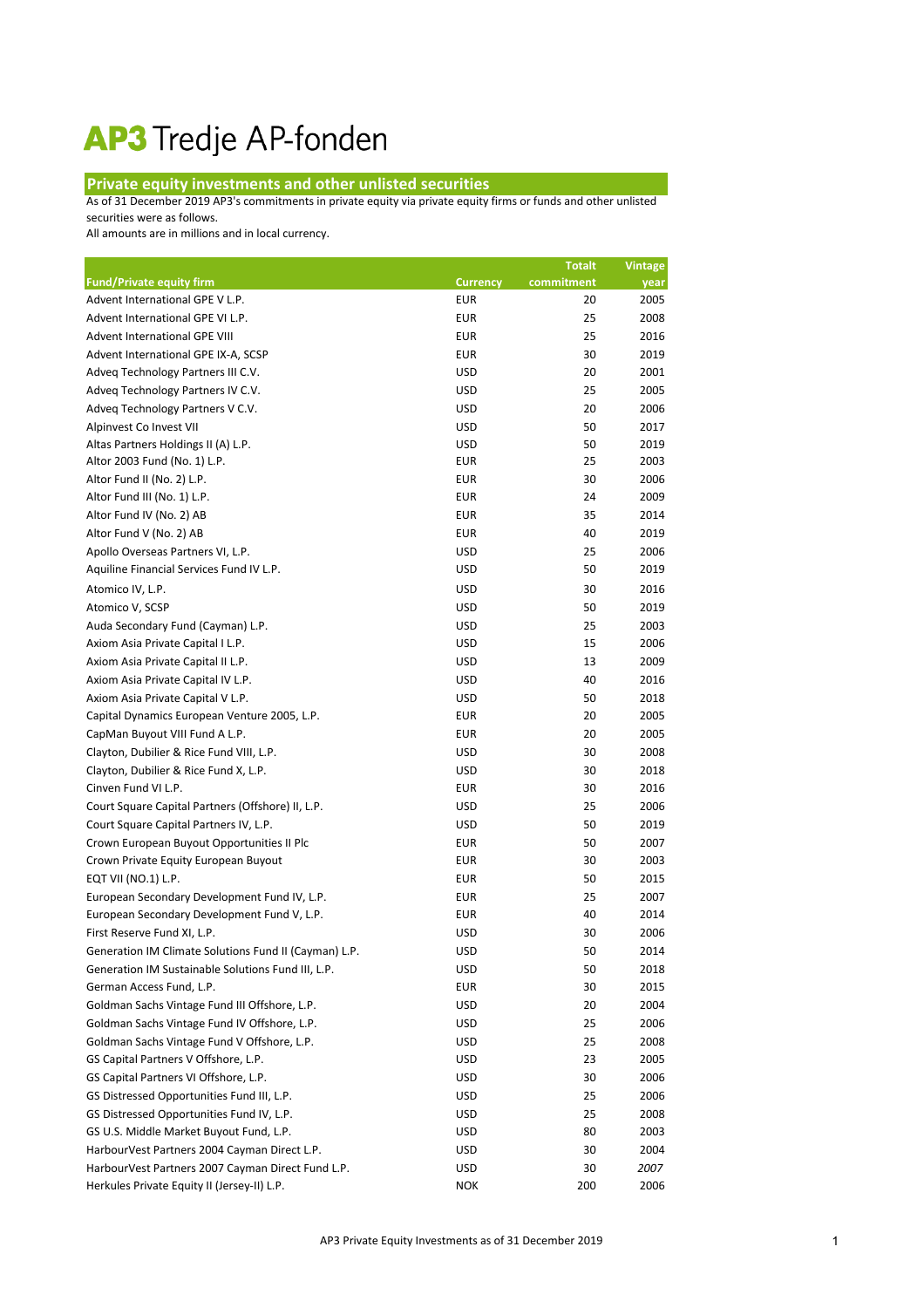|                                                                                 |                          | <b>Totalt</b> | <b>Vintage</b> |
|---------------------------------------------------------------------------------|--------------------------|---------------|----------------|
| <b>Fund/Private equity firm</b>                                                 | <b>Currency</b>          | commitment    | year           |
| Herkules Private Equity IV (Jersey-II) L.P.                                     | <b>NOK</b>               | 400           | 2014           |
| HGGC Fund II L.P                                                                | <b>USD</b>               | 45            | 2014           |
| HGGC Fund III L.P                                                               | <b>USD</b>               | 50            | 2017           |
| Highstar Capital III                                                            | <b>USD</b>               | 30            | 2007           |
| HIPEP IV - European Venture Partnership L.P.                                    | <b>EUR</b>               | 20            | 2001           |
| Impilo AB Investment Pool 1, L.P.                                               | <b>SEK</b>               | 350           | 2017           |
| InnKap 3 Partners Sweden KB                                                     | <b>EUR</b>               | $\mathbf{1}$  | 2000           |
| InnKap 4 Partners L.P.                                                          | <b>EUR</b>               | 20            | 2006           |
| Kelso Investment Associates VII, L.P.                                           | <b>USD</b>               | 25            | 2004           |
| Kelso Investment Associates VIII, L.P.                                          | <b>USD</b>               | 30            | 2007           |
| Kelso Investment Associates IX, L.P.                                            | <b>USD</b>               | 50            | 2015           |
| Kelso Investment Associates X, L.P.                                             | <b>USD</b>               | 50            | 2018           |
| Keyhaven Capital Partners I, L.P.                                               | <b>EUR</b>               | 23            | 2003           |
| Keyhaven Capital Partners II, L.P.                                              | <b>EUR</b>               | 25            | 2006           |
| Keyhaven Capital Partners III, L.P.                                             | <b>EUR</b>               | 20            | 2009           |
| Khosla Ventures VI, L.P.                                                        | <b>USD</b>               | 20            | 2018           |
| Levine Leichtman Capital Parterns VI, L.P.                                      | <b>USD</b>               | 50            | 2017           |
| Levine Leichtman Capital Partners Co Investment Fund                            | <b>USD</b>               | 50            | 2015           |
| Lexington Capital Partners VI-B (Offshore), L.P.                                | <b>USD</b>               | 30            | 2005           |
| Litorina Kapital III L.P.                                                       | <b>SEK</b>               | 150           | 2007           |
| Montana Capital Partner OSP III, L.P.                                           | <b>EUR</b>               | 25            | 2015           |
| Montana Capital Partner OSP IV                                                  | <b>EUR</b>               | 40            | 2017           |
| New Mountain Partners IV L.P.                                                   | <b>USD</b>               | 50            | 2014           |
| New Mountain Partners V L.P.                                                    | <b>USD</b>               | 50            | 2017           |
| Newbury Equity Partners I (Cayman), L.P.                                        | <b>USD</b>               | 30            | 2006           |
| Newbury Equity Partners II, L.P.                                                | <b>USD</b>               | 25            | 2010           |
| Newbury Equity Partners IV, L.P.                                                | <b>USD</b>               | 50            | 2017           |
| Northzone VII L.P.                                                              | <b>EUR</b>               | 25            | 2014           |
| Northzone VIII L.P.                                                             | <b>EUR</b>               | 25            | 2016           |
| Northzone IX L.P.                                                               | <b>EUR</b>               | 35            | 2019           |
| Oak Hill Capital Partners II (Cayman), L.P.                                     | <b>USD</b>               | 25            | 2004           |
| Oak Hill Capital Partners III, L.P.                                             | <b>USD</b>               | 30            | 2007           |
| Oak Hill Capital Partners IV, L.P.                                              | <b>USD</b>               | 50            | 2017           |
| Oaktree Ports America                                                           | <b>USD</b>               |               | 2007           |
|                                                                                 |                          |               |                |
| Pacific Equity Partners V-C                                                     | <b>AUD</b>               | 50            | 2015           |
| Pantheon Asia Fund IV Ltd<br>Pantheon Asia Fund V, L.P.                         | <b>USD</b>               | 15            | 2006           |
|                                                                                 | <b>USD</b>               | 15            | 2007           |
| PineBridge Vantage Capital, L.P.                                                | <b>USD</b>               | 30            | 2005           |
| Priveg Investment Fund III KB                                                   | <b>SEK</b>               | 200           | 2005           |
| RCP Fund IV Feeder, Ltd                                                         | <b>USD</b>               | 15            | 2006           |
| RCP Fund V Feeder, Ltd                                                          | <b>USD</b>               | 15            | 2007           |
| RCP Fund VI Feeder, Ltd                                                         | <b>USD</b>               | 15            | 2008           |
| RCP Fund VII Feeder, Ltd                                                        | <b>USD</b>               | 15            | 2009           |
| RCP Fund IX Feeder, Ltd                                                         | <b>USD</b>               | 25            | 2014           |
| RCP Fund X Feeder, L.P.                                                         | <b>USD</b>               | 25            | 2015           |
| RCP Fund XII EU Feeder, SCSP                                                    | <b>USD</b>               | 25            | 2018           |
| RCP Fund XIII EU Feeder, SCSP                                                   | <b>USD</b>               | 25            | 2019           |
| Rhône Offshore Partners II L.P.                                                 | <b>USD</b>               | 20            | 2002           |
| <b>Standout Capital I AB</b>                                                    | <b>SEK</b>               | 200           | 2016           |
| Sway Ventures Fund II Cayman, L.P.                                              | <b>USD</b>               | 30            | 2018           |
| The Rise Fund L.P.                                                              | <b>USD</b>               | 50            | 2018           |
| Top Tier Venture Capital II Int Ltd                                             | <b>USD</b>               | 30            | 2002           |
| Top Tier Venture Capital III Int Ltd                                            | <b>USD</b>               | 30            | 2005           |
| Top Tier Venture Capital IV Int Ltd                                             | <b>USD</b>               | 30            | 2007           |
| Trilantic Capital Partners VI (North America) L.P.                              | <b>USD</b>               | 50            | 2018           |
| Warburg Pincus Private Equity VIII, L.P.                                        | <b>USD</b>               | 35            | 2001           |
| Warburg Pincus Private Equity IX, L.P.<br>Warburg Pincus Private Equity X, L.P. | <b>USD</b><br><b>USD</b> | 30<br>30      | 2005<br>2007   |
|                                                                                 |                          |               |                |